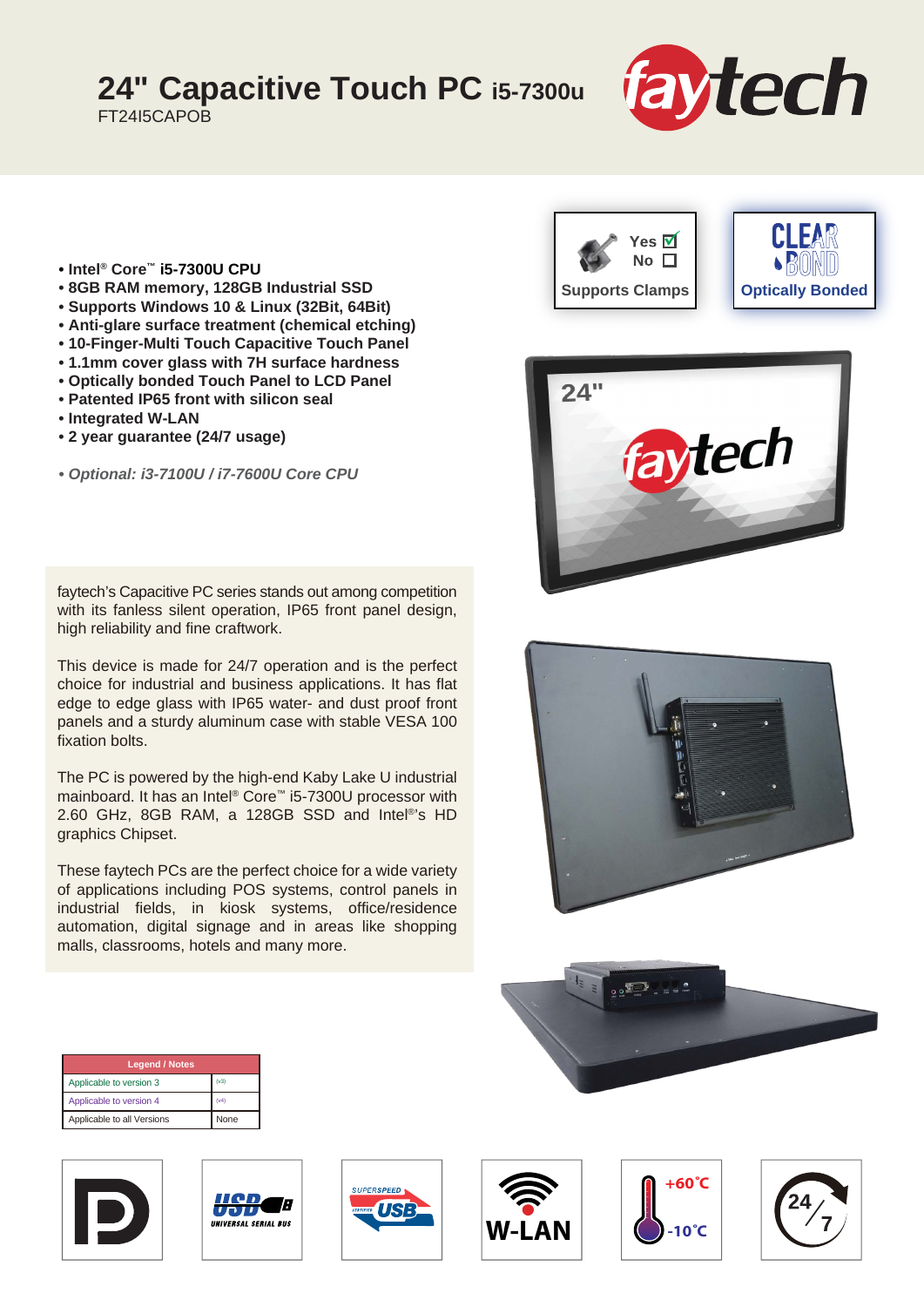| Product name               |                       | 24" Capacitive Touch PC i5-7300U |                |                            |                       |                      |         |
|----------------------------|-----------------------|----------------------------------|----------------|----------------------------|-----------------------|----------------------|---------|
| Model number / EAN number  |                       | FT24I5CAPOB / 6920734000340      |                |                            |                       |                      |         |
| <b>Global Article Code</b> | European Article Code | Release date (D/M/Y)             | Version        | <b>Global Article Code</b> | European Article Code | Release date (D/M/Y) | Version |
| 3030505557                 | 1010502025            | 01/07/2021                       | v <sub>3</sub> |                            |                       |                      |         |
|                            |                       |                                  |                |                            |                       |                      |         |
|                            |                       |                                  |                |                            |                       |                      |         |

| <b>IP Rating</b>       |
|------------------------|
| IP65 Front / IP40 Back |
|                        |

| <b>LCD Panel</b>                                |              |
|-------------------------------------------------|--------------|
| Screen diagonal (Inch/cm)                       | 24/60.97     |
| Display active screen size (cm)                 | 53.13×29.88  |
| Aspect ratio                                    | 16:9         |
| Physical resolution                             | 1920×1080    |
| External Maximum showable resolution - HDMI, DP | 1920×1200    |
| Colours displayed                               | 16.7M        |
| Brightness (cd/m <sup>2</sup> )                 | 500          |
| Contrast                                        | 1000:1       |
| Typical reaction time Tr / Tf (ms)              | 3.5/1.5      |
| Visual Angle horizontal / vertical (°)          | 170/160      |
| Backlight / Backlight Lifetime (hours)          | LED / 20.000 |

| <b>Operation / Mechanical</b>                |                                           |  |
|----------------------------------------------|-------------------------------------------|--|
| Operating Temperature (°C)                   | $-10 - +60$                               |  |
| Humidity Range (RH)                          | 10% - 90%                                 |  |
| Net weight (kg)                              | 5.94                                      |  |
| Gross weight (kg)                            | 9.38 (incl. cartonage)                    |  |
| Housing material                             | Rubber front case, Aluminum IPC back case |  |
| Housing (mm) $L \times W \times H$           | $579.4 \times 347.0 \times 66.5$          |  |
| Cut-out for clamp supports (mm) $L \times H$ | $555.4 \times 323.0$                      |  |
| Max. wall thickness for clamp supports (mm)  | 5.0                                       |  |
| Amount of clamps required                    |                                           |  |
| Mountina                                     | <b>VESA 100</b>                           |  |

| <b>Internal Connectors (occupied)</b>                                 |                    |                                   |                       |
|-----------------------------------------------------------------------|--------------------|-----------------------------------|-----------------------|
| 1x SO-DIMM, max. 16 GB, DDR4 1866/2133 non-ECC, Single channel memory |                    |                                   |                       |
| 3x RS232/RS485 COM connectors switchable in BIOS                      |                    |                                   |                       |
| 2x LCD Backlight control/LCD panel voltage box                        |                    |                                   |                       |
| 1x 5V/12V SATA power connector                                        |                    | 1x 12V DC power connector (2-pin) |                       |
| 1x 4-pin SATA power connector                                         |                    | 1x S/PDIF output pin header       |                       |
| 1x 8-bit Digital I/O interface                                        |                    | 1x Line-out / Mic-in header       |                       |
| 1x Front Panel box header                                             |                    | 1x Serial ATA 6Gh/s               |                       |
| 1x MIPI CSI connector                                                 | 1x LVDS box header |                                   | 2x USB 3.0 box header |



| <b>PC System</b>      |                                                                   |  |
|-----------------------|-------------------------------------------------------------------|--|
| CPU                   | Intel <sup>®</sup> Core™ i5-7300U Processor Kaby Lake             |  |
| Graphic GPU           | Intel <sup>®</sup> HD Graphics                                    |  |
| Audio                 | Realtek ALC3236 Audio CODEC                                       |  |
| Memory                | 8GB DDR4 non-ECC (max. 16GB)                                      |  |
| Storage (switchable)  | faytech Industrial 128GB SSD                                      |  |
| Network               | 2x Realtek PCIe GB LAN 8111G (1000Mbps)<br>M.2 E-kev Wi-Fi module |  |
| <b>Driver Support</b> | Win10: Linux: 32Bit/64Bit                                         |  |
| Preinstalled OS       | Linux Ubuntu                                                      |  |

| <b>Touch Panel</b>      |                                          |  |
|-------------------------|------------------------------------------|--|
| <b>Touch Technology</b> | Projected Capacitive 10-Point Multitouch |  |
| <b>Touch Connector</b>  | <b>USB</b>                               |  |
| Touch Life (Contacts)   | Unlimited                                |  |
| Surface Hardness        | 7H                                       |  |
| Surface Treatment       | Anti-glare (chemical etching)            |  |
| Glass Strengthening     | Chemically Strengthened                  |  |

| <b>Power</b>             |                                            |  |
|--------------------------|--------------------------------------------|--|
| Power Indicator          | Green LED                                  |  |
| Power Supply             | 100-240V ACDC active switching; 12V DC-Out |  |
| Working Power (V)        | 12                                         |  |
| Power Consumption (W)    | 38.4                                       |  |
| Stand-By Consumption (W) |                                            |  |

| <b>External Connectors</b>                         |                     |  |
|----------------------------------------------------|---------------------|--|
| 1x 12V DC-In (screwable)                           |                     |  |
| 1x W-LAN antenna connector (RP-SMA male)           |                     |  |
| 4x USB 3.0                                         | 1x DP               |  |
| 1x HDMI                                            | 1x MIC-In & EAR-Out |  |
| 1x 10-PIN DIO as RJ50                              |                     |  |
| 2x COM port Full-PIN - RS232/485; 5V/12V           |                     |  |
| 2x COM port 3-PIN - RX, TX, GND: RS232/485: 5V/12V |                     |  |
| 2x 10/100/1000Mbit RJ45 Ports                      |                     |  |
| 1x 2.5" module slot, changeable SSD included       |                     |  |
|                                                    |                     |  |

| <b>Expansion Slots</b>                    |
|-------------------------------------------|
| 1x mSATA full size (occupied by SSD)      |
| 1x M.2 E-Key Slot (occupied by Wifi card) |
| 1x SATA connector                         |
| 1x External PCIe x1 Straddle connector    |

| <b>Included in the Delivery</b>  |
|----------------------------------|
| Power Supply (see Power section) |
| W-LAN antenna (RP-SMA female)    |
| <b>Short Installation Manual</b> |
| <b>Standard Stand</b>            |



Tolerance: ± 1mm

## **Errata and technical modifications reserved**